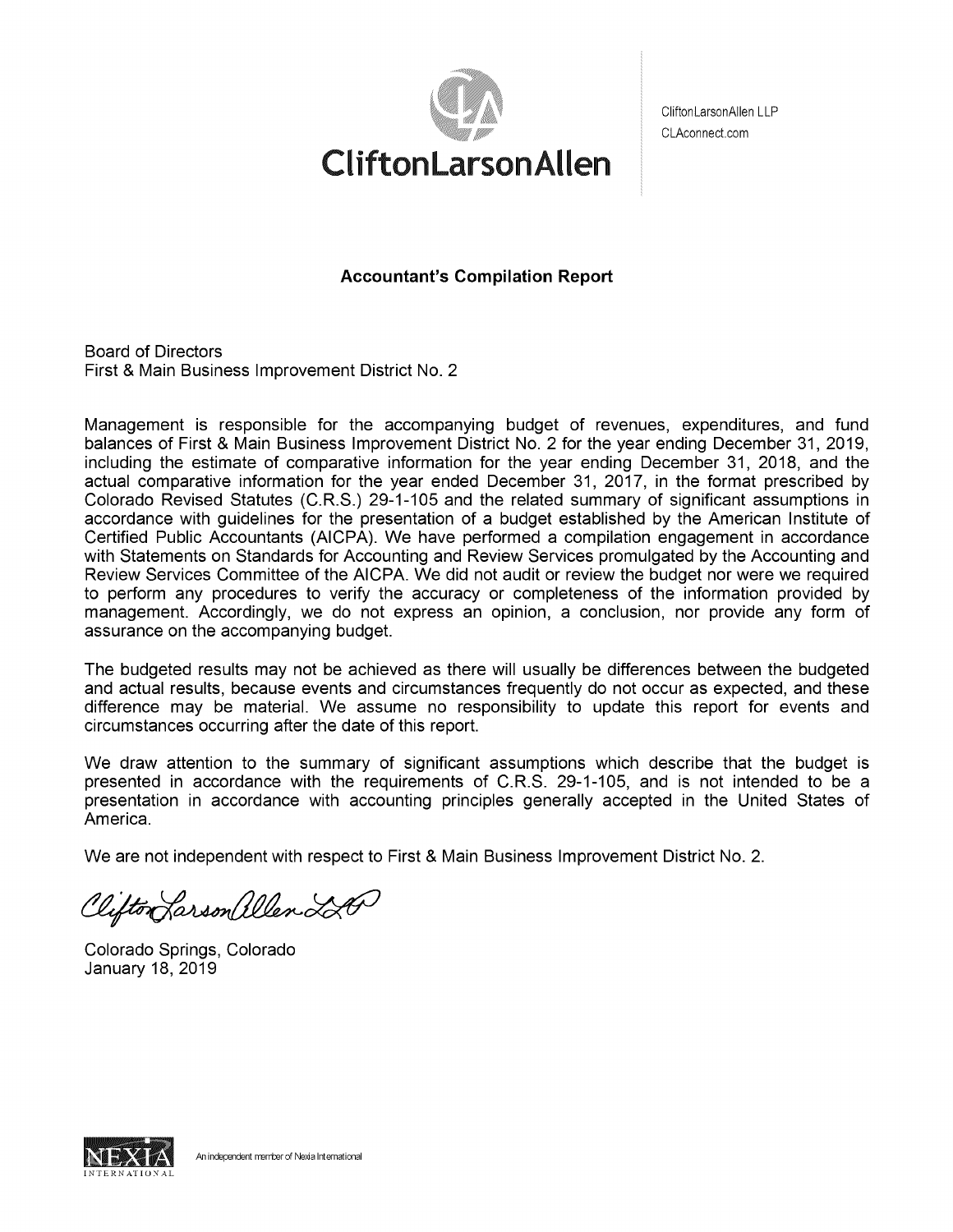### **FIRST & MAIN BUSINESS IMPROVEMENT DISTRICT NO. 2 SUMMARY 2019 BUDGET WITH 2017 ACTUAL AND 2018 ESTIMATED For the Years Ended and Ending December31,**

1/18/19

|                                              |                 | <b>ACTUAL</b> |                 | <b>ESTIMATED</b>         |                 | <b>BUDGET</b> |  |  |  |
|----------------------------------------------|-----------------|---------------|-----------------|--------------------------|-----------------|---------------|--|--|--|
|                                              |                 | 2017          |                 | 2018                     | 2019            |               |  |  |  |
| <b>BEGINNING FUND BALANCES</b>               | \$              | 1,923,562     | \$              | 1,085,233                | \$              | 1,455,933     |  |  |  |
| <b>REVENUES</b>                              |                 |               |                 |                          |                 |               |  |  |  |
| Property taxes                               |                 | 525,821       |                 | 578,423                  |                 | 614,742       |  |  |  |
| Specific ownership tax                       |                 | 71,865        |                 | 67,992                   |                 | 73,769        |  |  |  |
| Interest income                              |                 | 23,542        |                 | 26,052                   |                 | 24,715        |  |  |  |
| Public improvement fees                      |                 | 456,486       |                 | 471,000                  |                 | 486,000       |  |  |  |
| Developer advance                            |                 | 1,168,616     |                 |                          |                 |               |  |  |  |
| Intergovernmental revenue - First & Main BID |                 | 25,569        |                 | 23,303                   |                 | 24,028        |  |  |  |
| Total revenues                               |                 | 2,271,899     |                 | 1,166,770                |                 | 1,223,254     |  |  |  |
|                                              |                 |               |                 |                          |                 |               |  |  |  |
| <b>TRANSFERS IN</b>                          |                 | 1,168,616     |                 |                          |                 | 1,000,000     |  |  |  |
|                                              |                 |               |                 |                          |                 |               |  |  |  |
| Total funds available                        |                 | 5,364,077     |                 | 2,252,003                |                 | 3,679,187     |  |  |  |
|                                              |                 |               |                 |                          |                 |               |  |  |  |
| <b>EXPENDITURES</b>                          |                 |               |                 |                          |                 |               |  |  |  |
| <b>General Fund</b>                          |                 | 1,341,302     |                 | 77,556                   |                 | 80,000        |  |  |  |
| Debt Service Fund                            |                 | 712,998       |                 | 718,514                  |                 | 725,000       |  |  |  |
| Capital Projects Fund                        |                 | 1,055,928     |                 |                          |                 | 1,000,000     |  |  |  |
| Total expenditures                           |                 | 3,110,228     |                 | 796,070                  |                 | 1,805,000     |  |  |  |
|                                              |                 |               |                 |                          |                 |               |  |  |  |
| <b>TRANSFERS OUT</b>                         |                 | 1,168,616     |                 | $\overline{\phantom{a}}$ |                 | 1,000,000     |  |  |  |
|                                              |                 |               |                 |                          |                 |               |  |  |  |
| Total expenditures and transfers out         |                 |               |                 |                          |                 |               |  |  |  |
| requiring appropriation                      |                 | 4,278,844     |                 | 796,070                  |                 | 2,805,000     |  |  |  |
| <b>ENDING FUND BALANCES</b>                  | S               | 1,085,233     | $\frac{1}{2}$   | 1,455,933                | \$              | 874,187       |  |  |  |
|                                              |                 |               |                 |                          |                 |               |  |  |  |
| <b>EMERGENCY RESERVE</b>                     | \$              | 3,300         | \$              | 3,200                    | \$              | 3,400         |  |  |  |
| <b>AVAILABLE FOR OPERATIONS</b>              |                 | 140,558       |                 | 168,503                  |                 | 200,954       |  |  |  |
| <b>TOTAL RESERVE</b>                         | $\overline{\$}$ | 143,858       | $\overline{\$}$ | 171,703                  | $\overline{\$}$ | 204,354       |  |  |  |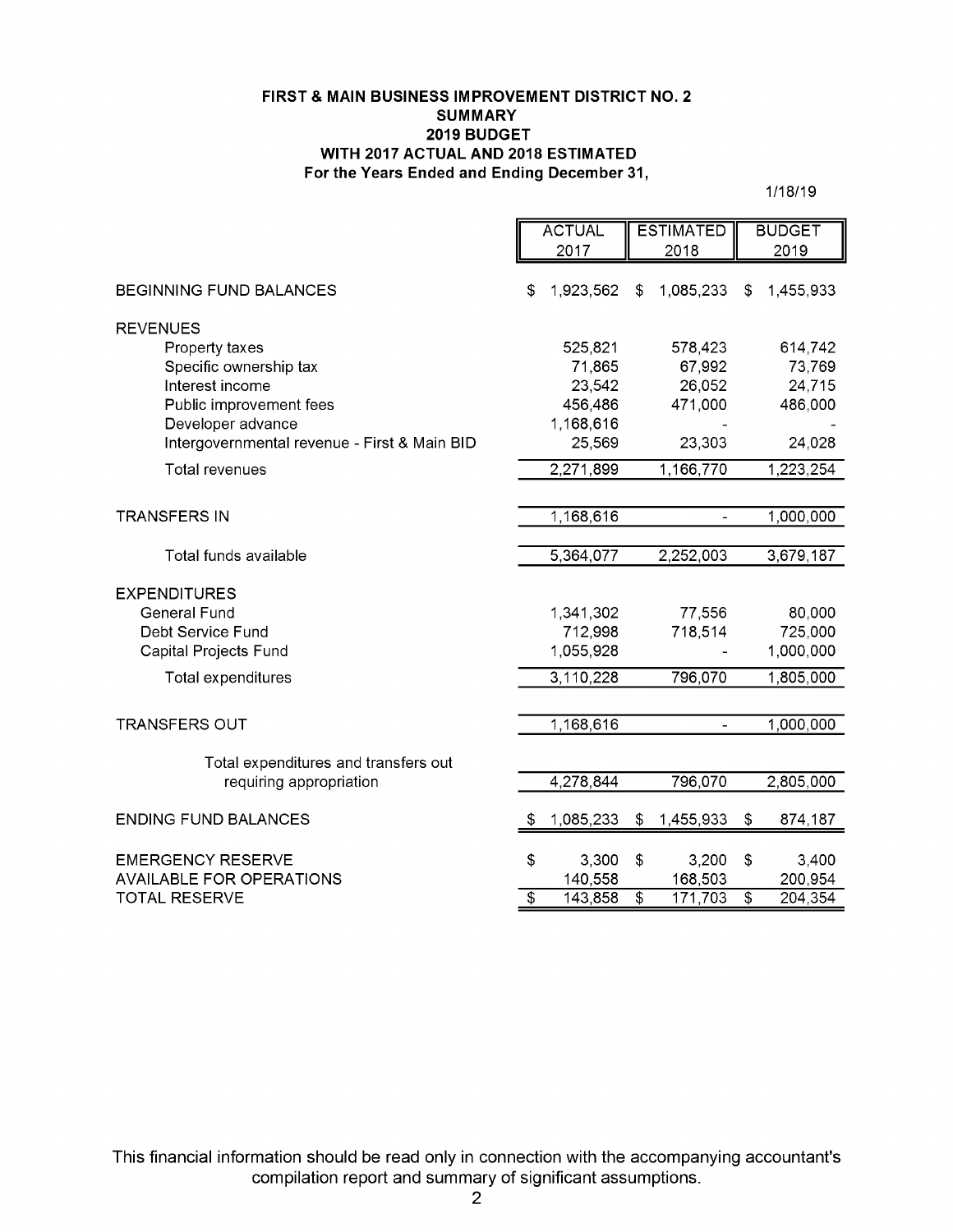### **FIRST & MAIN BUSINESS IMPROVEMENT DISTRICT NO. 2 PROPERTY TAX SUMMARY INFORMATION 2019 BUDGET WITH 2017 ACTUAL AND 2018 ESTIMATED For the Years Ended and Ending December31,**

1/18/19

|                                                          |    | <b>ACTUAL</b> |                 | <b>ESTIMATED</b> |                 | <b>BUDGET</b> |
|----------------------------------------------------------|----|---------------|-----------------|------------------|-----------------|---------------|
|                                                          |    | 2017          |                 | 2018             |                 | 2019          |
| <b>ASSESSED VALUATION</b>                                |    |               |                 |                  |                 |               |
| Commercial                                               |    | \$10,095,130  |                 | \$11,033,040     |                 | \$11,741,560  |
| State assessed                                           |    | 106,230       |                 | 103,440          |                 | 107,070       |
| Vacant land                                              |    | 199,410       |                 | 205,150          |                 | 205,150       |
| <b>Certified Assessed Value</b>                          |    | \$10,400,770  |                 | \$11,341,630     |                 | \$12,053,780  |
|                                                          |    |               |                 |                  |                 |               |
| <b>MILL LEVY</b>                                         |    |               |                 |                  |                 |               |
| General                                                  |    | 1.000         |                 | 1.000            |                 | 1.000         |
| <b>Debt Service</b>                                      |    | 50.000        |                 | 50.000           |                 | 50.000        |
| Total mill levy                                          |    | 51.000        |                 | 51.000           |                 | 51.000        |
| <b>PROPERTY TAXES</b>                                    |    |               |                 |                  |                 |               |
| General                                                  | \$ | 10,401        | \$              | 11,342           | -\$             | 12,053        |
| Debt Service                                             |    | 520,039       |                 | 567,081          |                 | 602,689       |
| Levied property taxes                                    |    | 530,440       |                 | 578,423          |                 | 614,742       |
| Adjustments to actual/rounding<br>Refunds and abatements |    |               |                 | (24)<br>24       |                 |               |
| <b>Budgeted property taxes</b>                           | \$ | 530,440       | $\overline{\$}$ | 578,423          | $\overline{\$}$ | 614,742       |
| <b>BUDGETED PROPERTY TAXES</b>                           |    |               |                 |                  |                 |               |
| General                                                  | S  | 10,401        | \$              | 11,338           | Ŝ.              | 12,053        |
| <b>Debt Service</b>                                      |    | 520,039       |                 | 567,085          |                 | 602,689       |
|                                                          | S  | 530,440       | \$              | 578,423          | \$              | 614,742       |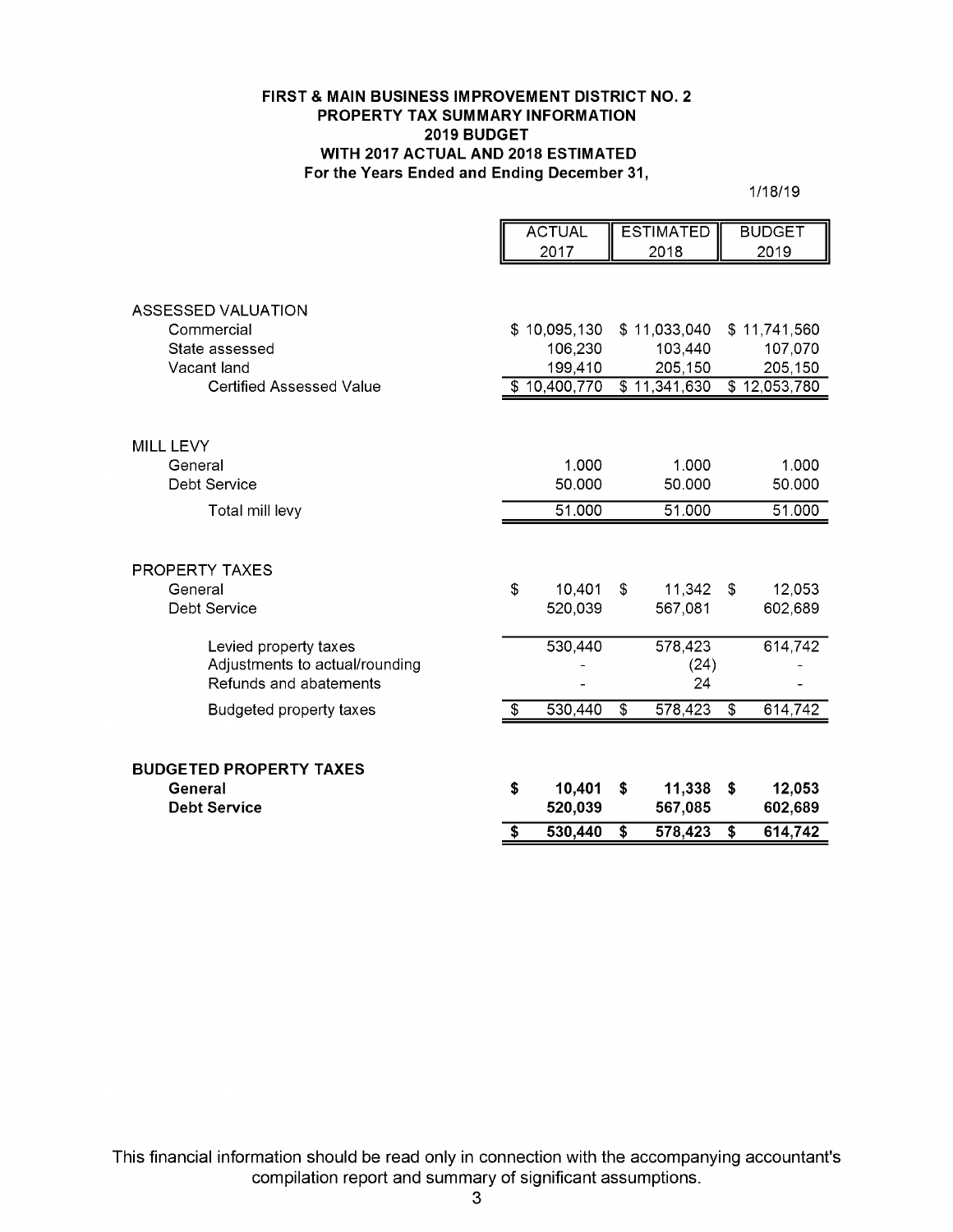### **FIRST & MAIN BUSINESS IMPROVEMENT DISTRICT NO. 2 GENERAL FUND 2019 BUDGET WITH 2017 ACTUAL AND 2018 ESTIMATED For the Years Ended and Ending December31,**

1/18/19

|                                              | <b>ACTUAL</b> |           |    | <b>ESTIMATED</b> |                 | <b>BUDGET</b> |
|----------------------------------------------|---------------|-----------|----|------------------|-----------------|---------------|
|                                              |               | 2017      |    | 2018             |                 | 2019          |
|                                              |               |           |    |                  |                 |               |
| <b>BEGINNING FUND BALANCE</b>                | \$            | 94,968    | \$ | 143,858          | \$              | 171,703       |
| <b>REVENUES</b>                              |               |           |    |                  |                 |               |
| Property taxes                               |               | 10,310    |    | 11,342           |                 | 12,053        |
| Specific ownership tax                       |               | 71,865    |    | 67,992           |                 | 73,769        |
| Interest income                              |               | 1,144     |    | 2,764            |                 | 2,801         |
| Developer advance                            |               | 640,652   |    |                  |                 |               |
| Intergovernmental revenue - First & Main BII |               | 25,569    |    | 23,303           |                 | 24,028        |
| <b>Total revenues</b>                        |               | 749,540   |    | 105,401          |                 | 112,651       |
| <b>TRANSFERS IN</b>                          |               |           |    |                  |                 |               |
| Transfers from other funds                   |               | 640,652   |    |                  |                 |               |
| Total funds available                        |               | 1,485,160 |    | 249,259          |                 | 284,354       |
| <b>EXPENDITURES</b>                          |               |           |    |                  |                 |               |
| General and administrative                   |               |           |    |                  |                 |               |
| Accounting                                   |               | 26,902    |    | 26,000           |                 | 26,500        |
| Auditing                                     |               | 7,000     |    | 7,100            |                 | 7,200         |
| County Treasurer's fee                       |               | 155       |    | 168              |                 | 181           |
| PIF services                                 |               | 5,274     |    | 13,162           |                 | 15,000        |
| Dues and licenses                            |               | 1,066     |    | 589              |                 | 607           |
| Insurance and bonds                          |               | 3,625     |    | 3,880            |                 | 4,000         |
| District management                          |               | 6,434     |    | 12,000           |                 | 12,500        |
| Legal services                               |               | 8,595     |    | 12,000           |                 | 12,500        |
| Miscellaneous                                |               | 947       |    | 1,000            |                 | 1,000         |
| Election expense                             |               |           |    | 1,657            |                 |               |
| Repay developer advance - principal          |               | 640,652   |    |                  |                 |               |
| Contingency                                  |               |           |    |                  |                 | 512           |
| <b>Street Maintenance</b>                    |               | 640,652   |    |                  |                 |               |
| Total expenditures                           |               | 1,341,302 |    | 77,556           |                 | 80,000        |
| Total expenditures and transfers out         |               |           |    |                  |                 |               |
| requiring appropriation                      |               | 1,341,302 |    | 77,556           |                 | 80,000        |
| <b>ENDING FUND BALANCE</b>                   | $\sqrt{2}$    | 143,858   | \$ | 171,703          | \$              | 204,354       |
| <b>EMERGENCY RESERVE</b>                     | \$            | 3,300     | \$ | 3,200            | \$              | 3,400         |
| <b>AVAILABLE FOR OPERATIONS</b>              |               | 140,558   |    | 168,503          |                 | 200,954       |
| <b>TOTAL RESERVE</b>                         | $\sqrt[6]{3}$ | 143,858   | \$ | 171,703          | $\overline{\$}$ | 204,354       |
|                                              |               |           |    |                  |                 |               |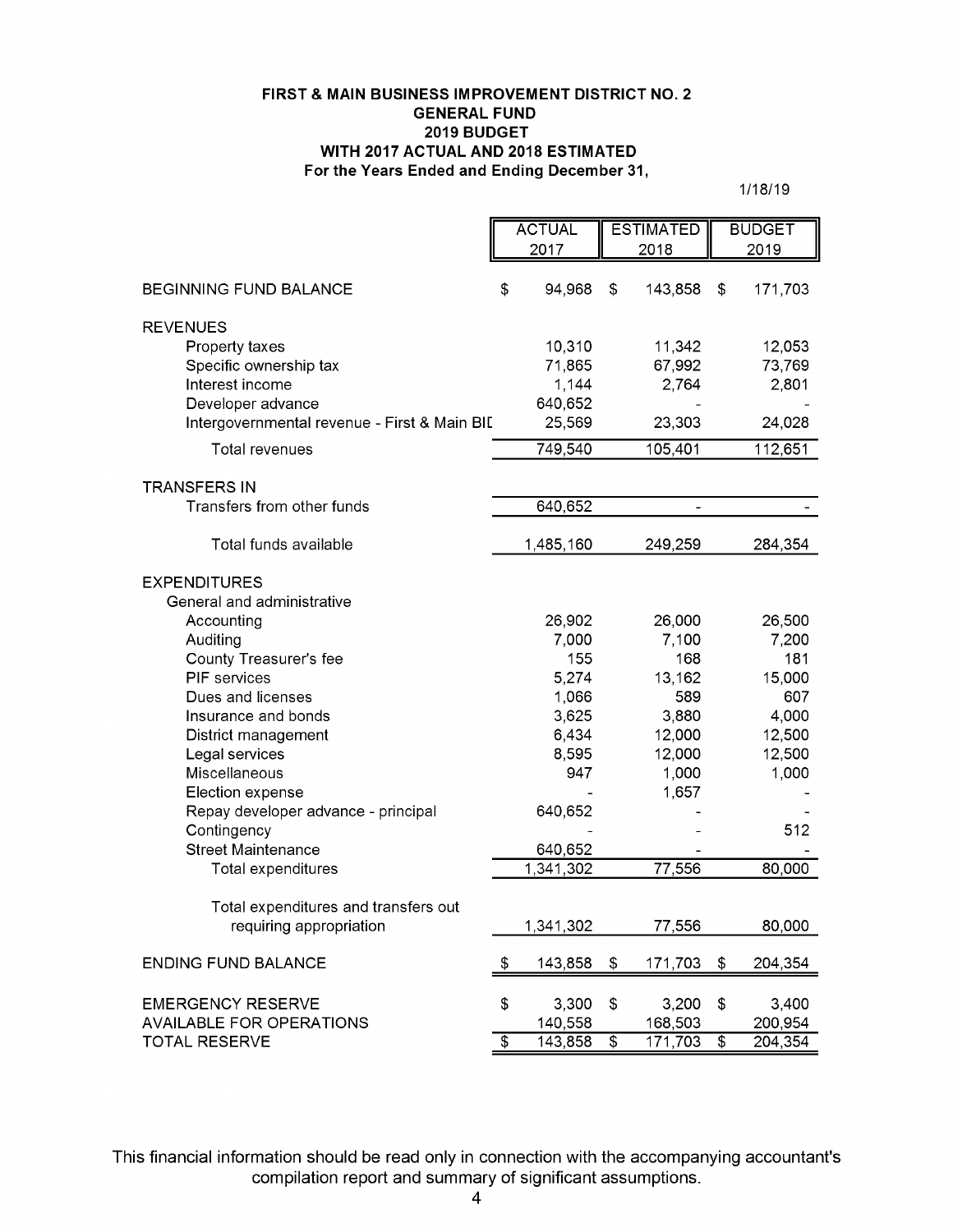### **FIRST & MAIN BUSINESS IMPROVEMENT DISTRICT NO. 2 DEBT SERVICE FUND 2019 BUDGET WITH 2017 ACTUAL AND 2018 ESTIMATED For the Years Ended and Ending December31,**

1/18/19

|                                      | <b>ACTUAL</b>   | <b>ESTIMATED</b> | <b>BUDGET</b>   |
|--------------------------------------|-----------------|------------------|-----------------|
|                                      | 2017            | 2018             | 2019            |
| <b>BEGINNING FUND BALANCE</b>        | \$<br>1,828,594 | 941,375<br>\$    | 1,284,230<br>\$ |
| <b>REVENUES</b>                      |                 |                  |                 |
| Property taxes                       | 515,511         | 567,081          | 602,689         |
| Interest income                      | 22,398          | 23,288           | 21,914          |
| Public improvement fees              | 456,486         | 471,000          | 486,000         |
| Total revenues                       | 994,395         | 1,061,369        | 1,110,603       |
| Total funds available                | 2,822,989       | 2,002,744        | 2,394,833       |
| <b>EXPENDITURES</b>                  |                 |                  |                 |
| General and administrative           |                 |                  |                 |
| County Treasurer's fee               | 7,735           | 8,426            | 9,040           |
| Contingency                          |                 |                  | 2,147           |
| Debt Service                         |                 |                  |                 |
| Bond interest - Series 2009          | 189,550         | 186,150          | 182,750         |
| Bond interest - Series 2011          | 153,850         | 150,450          | 146,625         |
| Bond interest - Series 2015 GO       | 115,425         | 114,075          | 112,388         |
| Bond interest - Series 2015 PIF      | 116,438         | 114,413          | 112,050         |
| Bond principal - Series 2009         | 40,000          | 40,000           | 45,000          |
| Bond principal - Series 2011         | 40,000          | 45,000           | 50,000          |
| Bond principal - Series 2015 GO      | 20,000          | 25,000           | 25,000          |
| Bond principal - Series 2015 PIF     | 30,000          | 35,000           | 40,000          |
| Total expenditures                   | 712,998         | 718,514          | 725,000         |
| <b>TRANSFERS OUT</b>                 |                 |                  |                 |
| Transfers to other fund              | 1,168,616       |                  | 1,000,000       |
| Total expenditures and transfers out |                 |                  |                 |
| requiring appropriation              | 1,881,614       | 718,514          | 1,725,000       |
| <b>ENDING FUND BALANCE</b>           | \$<br>941,375   | 1,284,230<br>\$  | \$<br>669,833   |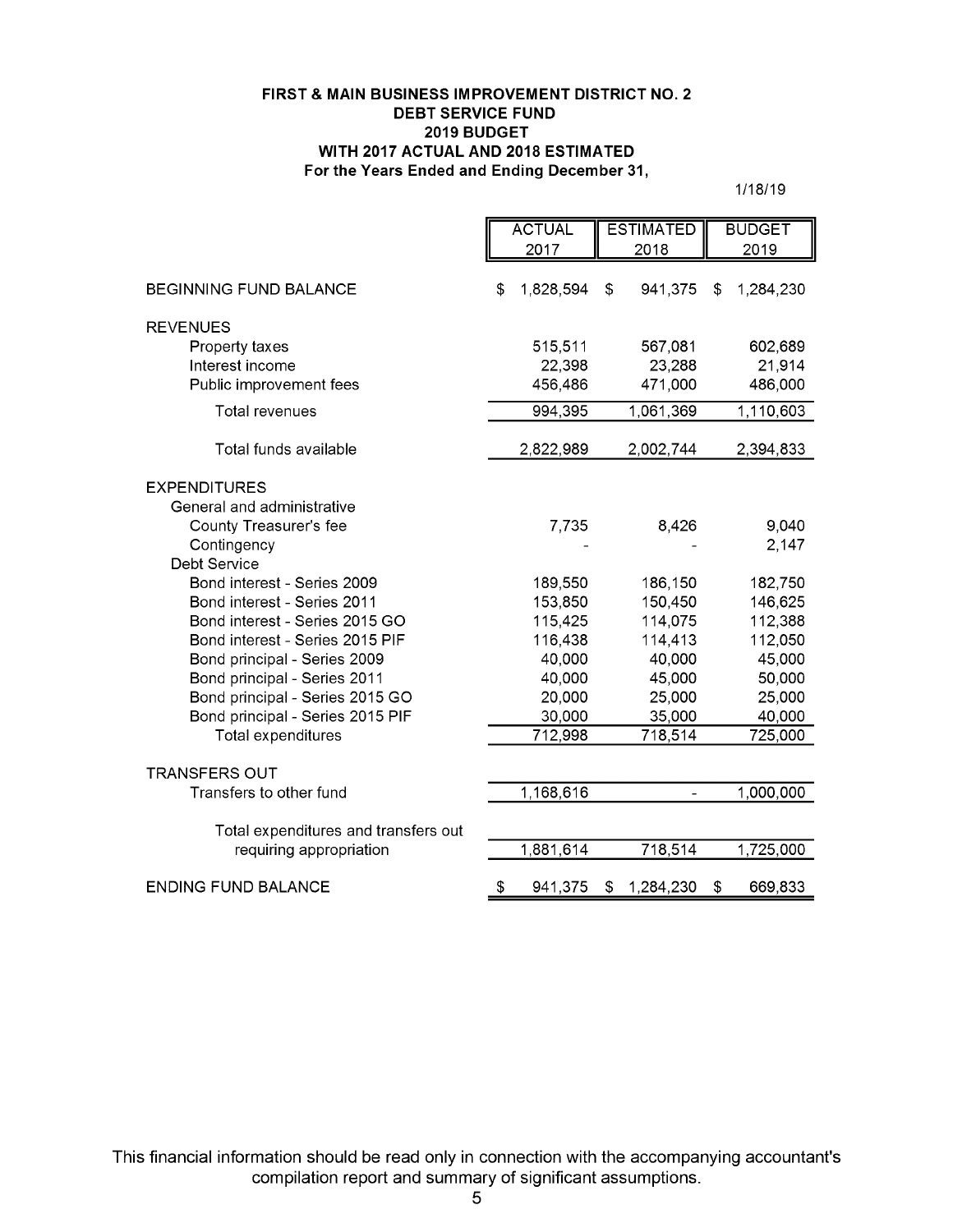### **FIRST & MAIN BUSINESS IMPROVEMENT DISTRICT NO. 2 CAPITAL PROJECTS FUND 2019 BUDGET WITH 2017 ACTUAL AND 2018 ESTIMATED For the Years Ended and Ending December31,**

1/18/19

|                                      | <b>ACTUAL</b><br>2017 | <b>ESTIMATED</b><br>2018 | <b>BUDGET</b><br>2019 |
|--------------------------------------|-----------------------|--------------------------|-----------------------|
| <b>BEGINNING FUND BALANCE</b>        | \$                    | \$                       | \$                    |
| <b>REVENUES</b>                      |                       |                          |                       |
| Developer advance                    | 527,964               |                          |                       |
| Total revenues                       | 527,964               |                          |                       |
| <b>TRANSFERS IN</b>                  |                       |                          |                       |
| Transfers from other funds           | 527,964               |                          | 1,000,000             |
| Total funds available                | 1,055,928             |                          | 1,000,000             |
| <b>EXPENDITURES</b>                  |                       |                          |                       |
| Repay developer advance - principal  | 527,964               |                          |                       |
| <b>Streets</b>                       | 527,964               |                          | 1,000,000             |
| Total expenditures                   | 1,055,928             |                          | 1,000,000             |
| Total expenditures and transfers out |                       |                          |                       |
| requiring appropriation              | 1,055,928             |                          | 1,000,000             |
| <b>ENDING FUND BALANCE</b>           |                       |                          |                       |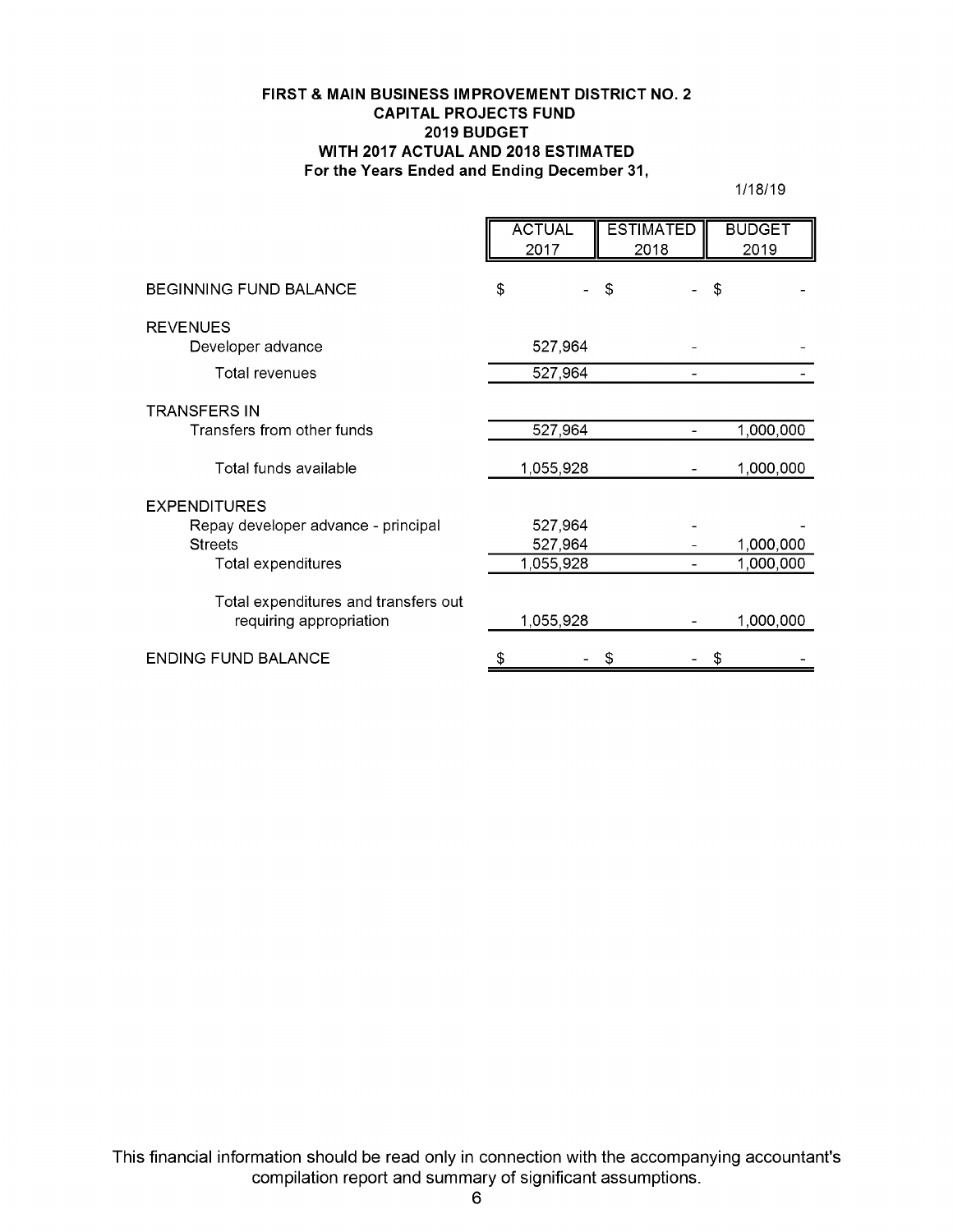## **FIRST** & **MAIN BUSINESS IMPROVEMENT DISTRICT NO. 2 2019 BUDGET SUMMARY OF SIGNIFICANT ASSUMPTIONS**

# **Services Provided**

The District was organized by Ordinance of the City of Colorado Springs on September 9, 2008, to provide the financing, acquisition, construction, completion, installation, replacement and/or operation and maintenance of all of the services and public improvements allowed under Colorado law for business improvement districts. Specific improvements and services provided by the District include water, sanitation, street, storm, park and recreation, and the operation and maintenance of the District. The District's service area is located entirely within the City of Colorado Springs, El Paso County, Colorado.

On November 4, 2008, the District's electors authorized the issuance of indebtedness in an amount not to exceed \$5,000,000 for water, \$20,000,000 for streets, \$5,000,000 for sanitation, \$5,000,000 for park and recreation, and \$20,000,000 for refunding of debt. The voters also approved an annual increase in taxes of \$150,000 annually, at a mill levy rate not to exceed one mill for operations and maintenance. The election also allows the District to retain all revenues without regard to the limitations contained within Article **X,** Section 20 of the Colorado constitution. As set forth in the District's 2009 operating plan, the City has limited the amount of debt to be issued to a total of \$20,000,000 in the authorized voted categories, without further approval by the City.

The District has no employees and all administrative functions are contracted.

The District prepares its budget on the modified accrual basis of accounting in accordance with the requirements of Colorado Revised Statutes C.R.S. 29-1-1 05 using its best estimates as of the date of the budget hearing. These estimates are based on expected conditions and its expected course of actions. The assumptions disclosed herein are those that the District believes are significant to the budget. There will usually be differences between the budget and actual results, because events and circumstances frequently do not occur as expected, and those difference may be material.

## **Revenues**

# **Property Taxes**

Property taxes are levied by the District's Board of Directors. The levy is based on assessed valuations determined by the County Assessor generally as of January 1 of each year. The levy is normally set by December 15 by certification to the County Commissioners to put the tax lien on the individual properties as of January 1 of the following year. The County Treasurer collects the determined taxes during the ensuing calendar year. The taxes are payable by April or if in equal installments, at the taxpayer's election, in February and June. Delinquent taxpayers are notified in August and generally sales of the tax liens on delinquent properties are held in November or December. The County Treasurer remits the taxes collected monthly to the District.

The calculation of the taxes levied is displayed on page 3 of the Budget at the total adopted mill levy of 51 .000 mills.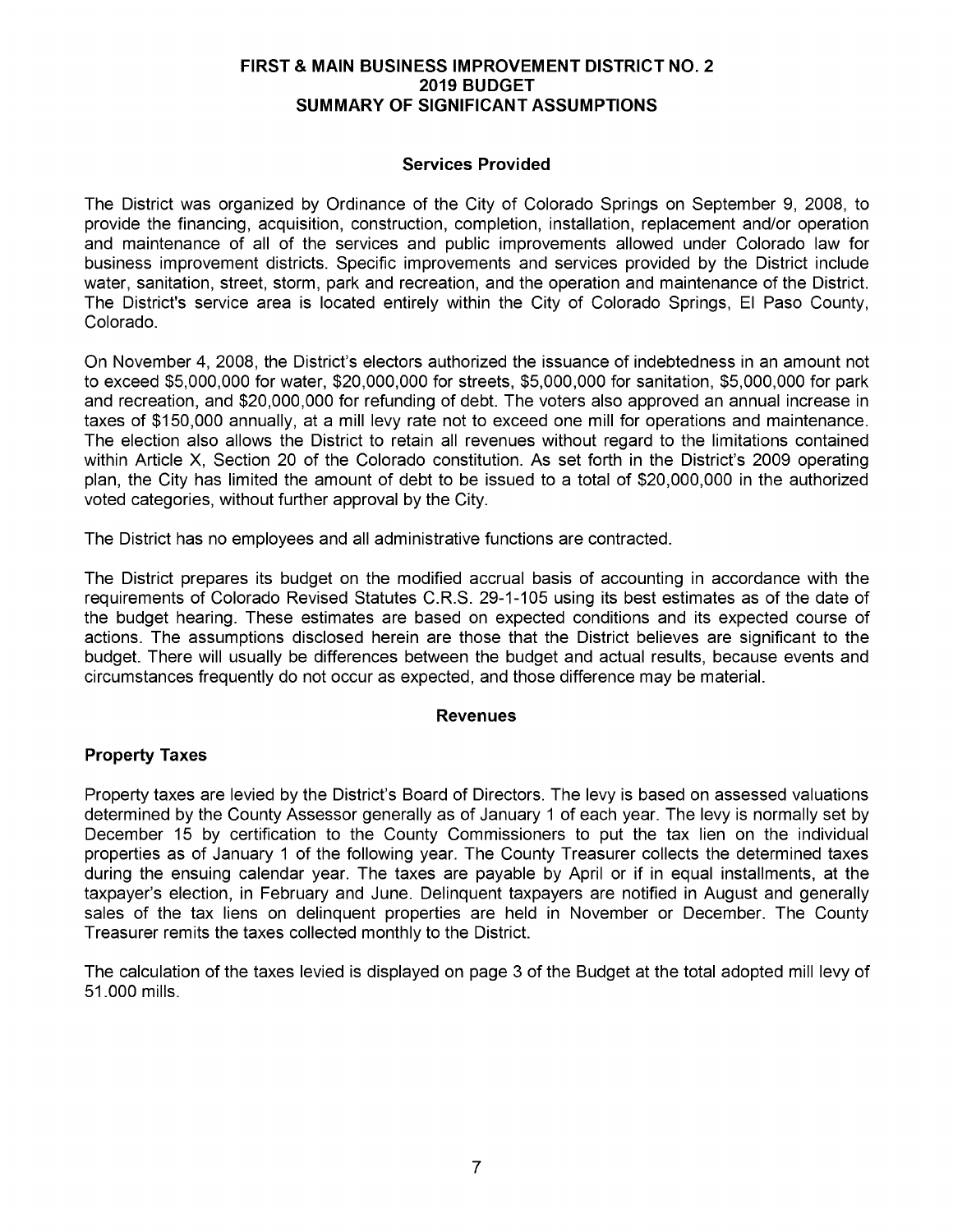## **FIRST & MAIN BUSINESS IMPROVEMENT DISTRICT NO. 2 2019 BUDGET SUMMARY OF SIGNIFICANT ASSUMPTIONS**

### **Revenues** - (continued)

## **Specific Ownership Taxes**

Specific ownership taxes are set by the State and collected by the County Treasurer, primarily on vehicle licensing within the County as a whole. The specific ownership taxes are allocated by the County Treasurer to all taxing entities within the County. The budget assumes that the District's share will be equal to approximately 12% of the property taxes collected.

#### **Net Investment Income**

Interest earned on the District's available funds has been estimated based on an average interest rate of approximately 1 .5%.

#### **Intergovernmental Revenue**

Pursuant to an Intergovernmental Agreement entered into during 2014 with First & Main Business Improvement District, the intergovernmental revenue represents transfers from First & Main Business Improvement District to provide funding for the overall administrative and operating costs for both Districts.

#### **Public Improvement Fees**

The District anticipates receiving \$486,000 in Public Improvement Fees (PIF) during 2019. Pursuant to the PIF Covenant, these fees are pledged revenue to be used toward the repayment of the Series 2011 and Series 2015 Public Improvement Fee Revenue Bonds.

## **Expenditures**

## **Administrative and Operating Expenditures**

Administrative and operating expenditures include the estimated services necessary to maintain the District's administrative viability such as legal, management, election, accounting, insurance, and other administrative expenses.

#### **County Treasurer's Fees**

County Treasurer's collection fees have been computed at 1.5% of property taxes.

#### **Debt Service**

Principal and interest payments in 2019 are provided based on the debt amortization schedules from the General Obligation Bond Series 2009, the Public Improvement Fee Revenue Bond Series 2011, the Limited Tax General Obligation Bond Series 2015, and the Public Improvement Fee Revenue Bond Series 2015.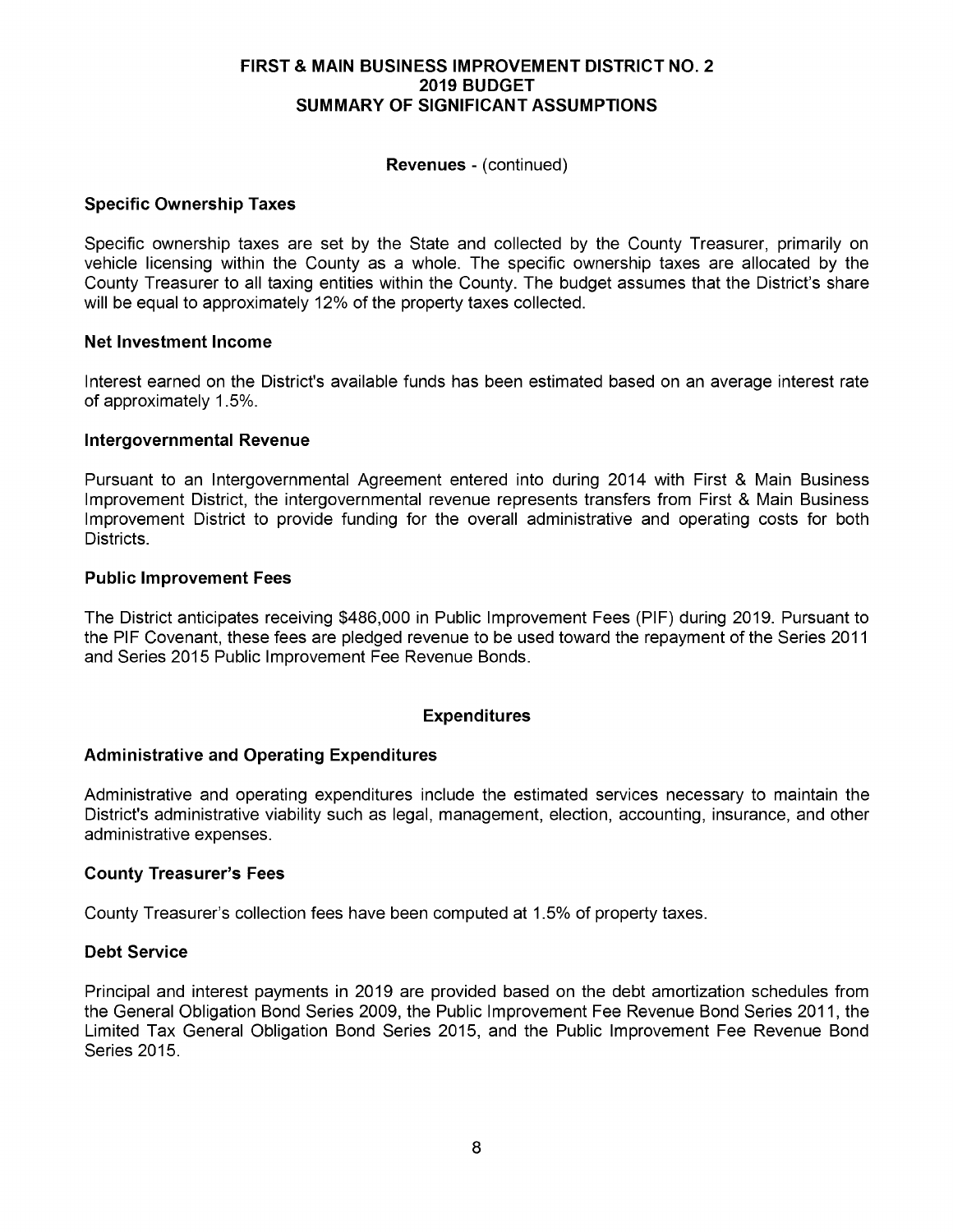## **FIRST & MAIN BUSINESS IMPROVEMENT DISTRICT NO. 2 2019 BUDGET SUMMARY OF SIGNIFICANT ASSUMPTIONS**

## **Expenditures** - (continued)

## **Debt and Leases**

On January 28, 2009, the District issued \$2,400,000 in General Obligation Bonds Series 2009 (Series 2009 Bonds). The Series 2009 Bonds are due December 1, 2038, and bear an interest rate of 8.5% paid annually on December 1. The proceeds from the Series 2009 Bonds were used to reimburse the Developer for capital infrastructure costs and to pay bond issuance costs.

On January 12, 2011, the District issued \$2,000,000 in Public Improvement Fee Revenue Bonds (Series 2011 Bonds). The Series 2011 Bonds are due December 1, 2035, and bear an interest rate of 8.5% paid annually on December 1. The Series 2011 Bonds are subject to redemption prior to maturity on or after December 1, 2012. The Series 2011 Bonds will be repaid by pledged revenues consisting of public improvement fee revenues and payable to the District pursuant to the Public Improvement Fee Covenant. The proceeds from the Series 2011 Bonds were used to reimburse the Developer for capital infrastructure costs and to pay bond issuance costs.

On April 22, 2015, the District issued \$1,750,000 in Limited Tax General Obligation Bonds (Series 2015 GO Bonds). The Series 2015 GO Bonds are due December 1, 2044, and bear an interest rate of 6.75% paid annually on December 1, in addition to mandatory sinking fund redemptions. The Series 2015 GO Bonds are subject to redemption prior to maturity on or after December 1, 2024. The proceeds from the Series 2015 GO Bonds were used to reimburse the Developer for capital infrastructure costs and to pay bond issuance costs.

On April 22, 2015, the District issued \$1,725,000 in Public Improvement Fee Revenue Bonds (Series 2015 PIF Bonds). The Series 2015 PIF Bonds are due December 1,2039, and bear an interest rate of 6.75% paid annually on December 1. The Series 2015 PIF Bonds are subject to redemption prior to maturity on or after December 1,2024. The Series 2015 PIF Bonds will be repaid by pledged revenues consisting of public improvement fee revenues and payable to the District pursuant to the Public Improvement Fee Covenant. The proceeds from the Series 2015 PIF Bonds were used to reimburse the Developer for capital infrastructure costs and to pay bond issuance costs.

The District has no capital or operating leases.

## **Reserves**

## **Emergency Reserve**

The District has provided for an Emergency Reserve fund equal to at least 3% of fiscal year spending for 2019, as defined under TABOR.

# **This information is an integral part of the accompanying budget.**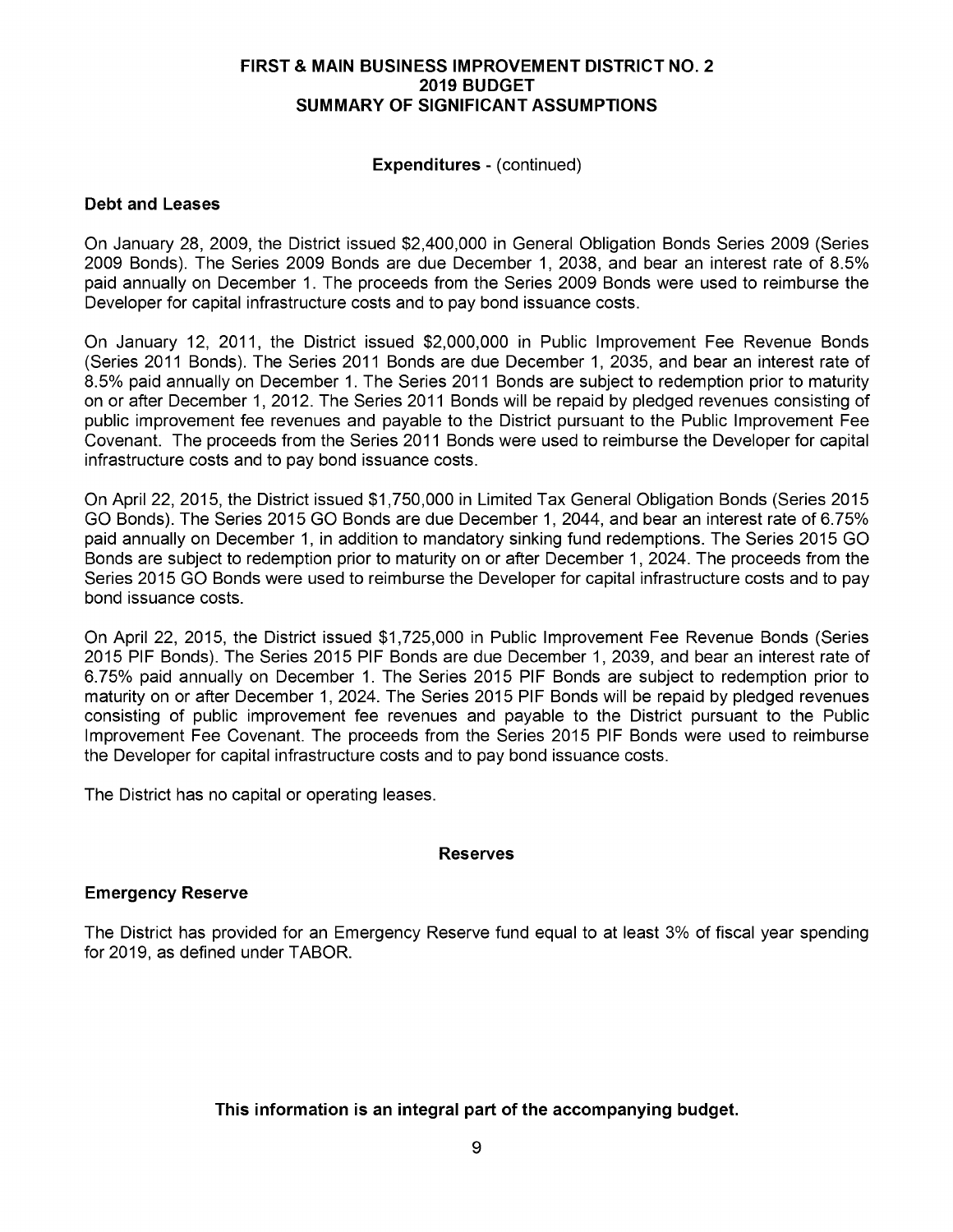#### **FIRST & MAIN BUSINESS IMPROVEMENT DISTRICT NO. 2 SCHEDULE OF DEBT SERVICE REQUIREMENTS TO MATURITY**

|                    |                        |             |                       | \$2,400,000                     |    |              | \$2,000,000                                 |                        |    |                               |    |              |  |  |
|--------------------|------------------------|-------------|-----------------------|---------------------------------|----|--------------|---------------------------------------------|------------------------|----|-------------------------------|----|--------------|--|--|
|                    |                        |             |                       | <b>General Obligation Bonds</b> |    |              | <b>Public Improvement Fee Revenue Bonds</b> |                        |    |                               |    |              |  |  |
| <b>Bonds and</b>   |                        | Series 2009 |                       |                                 |    |              |                                             | Series 2011            |    |                               |    |              |  |  |
| Interest           | Dated January 28, 2009 |             |                       |                                 |    |              |                                             | Dated January 12, 2011 |    |                               |    |              |  |  |
| Maturing           |                        |             | Interest Rate of 8.5% |                                 |    |              |                                             | Interest Rate of 8.5%  |    |                               |    |              |  |  |
| in the             |                        |             |                       | <b>Interest and Principal</b>   |    |              |                                             |                        |    | <b>Interest and Principal</b> |    |              |  |  |
| <b>Year Ending</b> |                        |             |                       | Payable December 1              |    |              |                                             |                        |    | Payable December 1            |    |              |  |  |
|                    |                        |             |                       |                                 |    | <b>Total</b> |                                             |                        |    |                               |    | <b>Total</b> |  |  |
| December 31,       |                        | Principal   |                       | Interest                        |    |              |                                             | Principal              |    | Interest                      |    |              |  |  |
|                    |                        |             |                       |                                 |    |              |                                             |                        |    |                               |    |              |  |  |
| 2019               | \$                     | 45,000      | \$                    | 182,750                         | \$ | 227,750      | \$                                          | 50,000                 | \$ | 146,625                       | \$ | 196,625      |  |  |
| 2020               |                        | 50,000      |                       | 178,925                         |    | 228,925      |                                             | 55,000                 |    | 142,375                       |    | 197,375      |  |  |
| 2021               |                        | 55,000      |                       | 174,675                         |    | 229,675      |                                             | 60,000                 |    | 137,700                       |    | 197,700      |  |  |
| 2022               |                        | 55,000      |                       | 170,000                         |    | 225,000      |                                             | 60,000                 |    | 132,600                       |    | 192,600      |  |  |
| 2023               |                        | 60,000      |                       | 165,325                         |    | 225,325      |                                             | 70,000                 |    | 127,500                       |    | 197,500      |  |  |
| 2024               |                        | 65,000      |                       | 160,225                         |    | 225,225      |                                             | 75,000                 |    | 121,550                       |    | 196,550      |  |  |
| 2025               |                        | 70,000      |                       | 154,700                         |    | 224,700      |                                             | 80,000                 |    | 115,175                       |    | 195,175      |  |  |
| 2026               |                        | 80,000      |                       | 148,750                         |    | 228,750      |                                             | 85,000                 |    | 108,375                       |    | 193,375      |  |  |
| 2027               |                        | 85,000      |                       | 141,950                         |    | 226,950      |                                             | 95,000                 |    | 101,150                       |    | 196,150      |  |  |
| 2028               |                        | 90,000      |                       | 134,725                         |    | 224,725      |                                             | 100,000                |    | 93,075                        |    | 193,075      |  |  |
| 2029               |                        | 100,000     |                       | 127,075                         |    | 227,075      |                                             | 110.000                |    | 84,575                        |    | 194,575      |  |  |
| 2030               |                        | 110,000     |                       | 118,575                         |    | 228,575      |                                             | 120,000                |    | 75,225                        |    | 195,225      |  |  |
| 2031               |                        | 120,000     |                       | 109,225                         |    | 229,225      |                                             | 130,000                |    | 65,025                        |    | 195,025      |  |  |
| 2032               |                        | 130,000     |                       | 99,025                          |    | 229,025      |                                             | 140,000                |    | 53,975                        |    | 193,975      |  |  |
| 2033               |                        | 140,000     |                       | 87,975                          |    | 227,975      |                                             | 150,000                |    | 42,075                        |    | 192,075      |  |  |
| 2034               |                        | 150,000     |                       | 76,075                          |    | 226,075      |                                             | 165.000                |    | 29,325                        |    | 194,325      |  |  |
| 2035               |                        | 165,000     |                       | 63,325                          |    | 228,325      |                                             | 180,000                |    | 15,300                        |    | 195,300      |  |  |
| 2036               |                        | 180,000     |                       | 49,300                          |    | 229,300      |                                             |                        |    |                               |    |              |  |  |
| 2037               |                        | 190,000     |                       | 34,000                          |    | 224,000      |                                             |                        |    |                               |    |              |  |  |
| 2038               |                        | 210,000     |                       | 17,850                          |    | 227,850      |                                             |                        |    |                               |    |              |  |  |
| 2039               |                        |             |                       |                                 |    |              |                                             |                        |    |                               |    |              |  |  |
| 2040               |                        |             |                       |                                 |    |              |                                             |                        |    |                               |    |              |  |  |
| 2041               |                        |             |                       |                                 |    |              |                                             |                        |    |                               |    |              |  |  |
| 2042               |                        |             |                       |                                 |    |              |                                             |                        |    |                               |    |              |  |  |
| 2043               |                        |             |                       |                                 |    |              |                                             |                        |    |                               |    |              |  |  |
| 2044               |                        |             |                       |                                 |    |              |                                             |                        |    |                               |    |              |  |  |
|                    | \$                     | 2,150,000   | \$                    | 2,394,450                       | \$ | 4,544,450    | \$                                          | 1,725,000              | \$ | 1,591,625                     | \$ | 3,316,625    |  |  |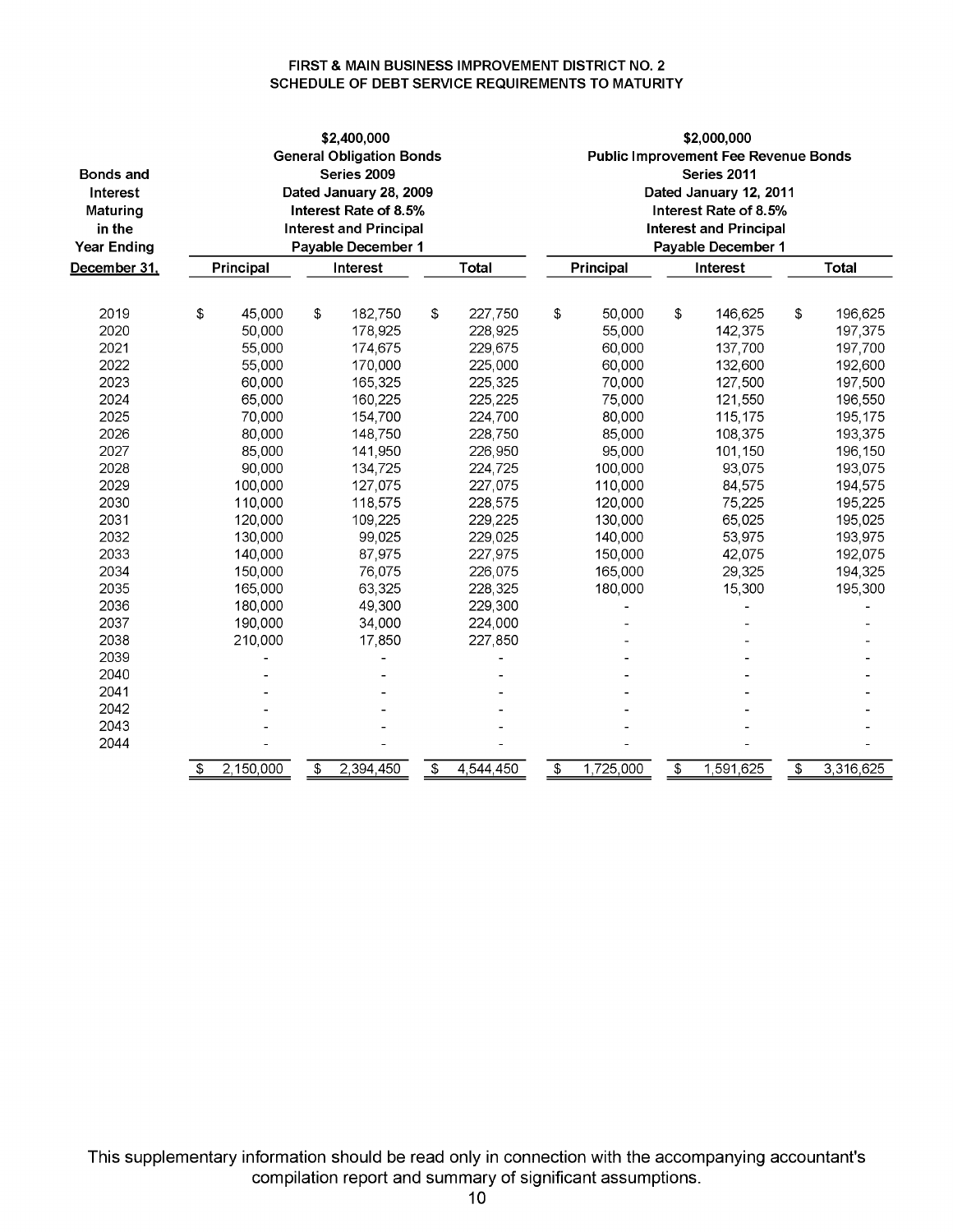#### **FIRST & MAIN BUSINESS IMPROVEMENT DISTRICT NO. 2 SCHEDULE OF DEBT SERVICE REQUIREMENTS TO MATURITY (Continued)**

|                    | \$1,750,000            |           |    |                                             |                       |              | \$1,725,000 |                        |    |                                             |                       |           |  |  |  |
|--------------------|------------------------|-----------|----|---------------------------------------------|-----------------------|--------------|-------------|------------------------|----|---------------------------------------------|-----------------------|-----------|--|--|--|
|                    |                        |           |    | <b>Limited Tax General Obligation Bonds</b> |                       |              |             |                        |    | <b>Public Improvement Fee Revenue Bonds</b> |                       |           |  |  |  |
| <b>Bonds and</b>   | Series 2015            |           |    |                                             |                       |              |             | Series 2015            |    |                                             |                       |           |  |  |  |
| Interest           | Dated April 22, 2015   |           |    |                                             |                       |              |             | Dated April 22, 2015   |    |                                             |                       |           |  |  |  |
| <b>Maturing</b>    | Interest Rate of 6.75% |           |    |                                             |                       |              |             | Interest Rate of 6.75% |    |                                             |                       |           |  |  |  |
| in the             |                        |           |    | <b>Interest and Principal</b>               |                       |              |             |                        |    | <b>Interest and Principal</b>               |                       |           |  |  |  |
| <b>Year Ending</b> |                        |           |    | Payable December 1                          |                       |              |             |                        |    | Payable December 1                          |                       |           |  |  |  |
| December 31,       |                        | Principal |    | Interest                                    |                       | <b>Total</b> |             | Principal              |    | Interest                                    | <b>Total</b>          |           |  |  |  |
|                    |                        |           |    |                                             |                       |              |             |                        |    |                                             |                       |           |  |  |  |
| 2019               | \$                     | 25,000    | \$ | 112,388                                     | \$                    | 137,388      | \$          | 40,000                 | \$ | 112,050                                     | \$                    | 152,050   |  |  |  |
| 2020               |                        | 25,000    |    | 110,700                                     |                       | 135,700      |             | 40,000                 |    | 109,350                                     |                       | 149,350   |  |  |  |
| 2021               |                        | 30,000    |    | 109,013                                     |                       | 139,013      |             | 45,000                 |    | 106,650                                     |                       | 151,650   |  |  |  |
| 2022               |                        | 30,000    |    | 106,988                                     |                       | 136,988      |             | 45,000                 |    | 103,613                                     |                       | 148,613   |  |  |  |
| 2023               |                        | 35,000    |    | 104,963                                     |                       | 139,963      |             | 50,000                 |    | 100,575                                     |                       | 150,575   |  |  |  |
| 2024               |                        | 35,000    |    | 102,600                                     |                       | 137,600      |             | 50,000                 |    | 97,200                                      |                       | 147,200   |  |  |  |
| 2025               |                        | 35,000    |    | 100,238                                     |                       | 135,238      |             | 55,000                 |    | 93,825                                      |                       | 148,825   |  |  |  |
| 2026               |                        | 40,000    |    | 97,875                                      |                       | 137,875      |             | 60,000                 |    | 90,113                                      |                       | 150,113   |  |  |  |
| 2027               |                        | 45,000    |    | 95,175                                      |                       | 140,175      |             | 65,000                 |    | 86,063                                      |                       | 151,063   |  |  |  |
| 2028               |                        | 45,000    |    | 92,138                                      |                       | 137,138      |             | 70,000                 |    | 81,675                                      |                       | 151,675   |  |  |  |
| 2029               |                        | 50,000    |    | 89,100                                      |                       | 139,100      |             | 75,000                 |    | 76,950                                      |                       | 151,950   |  |  |  |
| 2030               |                        | 50,000    |    | 85,725                                      |                       | 135,725      |             | 75,000                 |    | 71,888                                      |                       | 146,888   |  |  |  |
| 2031               |                        | 55,000    |    | 82,350                                      |                       | 137,350      |             | 85,000                 |    | 66,825                                      |                       | 151,825   |  |  |  |
| 2032               |                        | 60,000    |    | 78,638                                      |                       | 138,638      |             | 90,000                 |    | 61,088                                      |                       | 151,088   |  |  |  |
| 2033               |                        | 65,000    |    | 74,588                                      |                       | 139,588      |             | 95,000                 |    | 55,013                                      |                       | 150,013   |  |  |  |
| 2034               |                        | 65,000    |    | 70,200                                      |                       | 135,200      |             | 100,000                |    | 48,600                                      |                       | 148,600   |  |  |  |
| 2035               |                        | 70,000    |    | 65,813                                      |                       | 135,813      |             | 110,000                |    | 41,850                                      |                       | 151,850   |  |  |  |
| 2036               |                        | 75,000    |    | 61,088                                      |                       | 136,088      |             | 115,000                |    | 34,425                                      |                       | 149,425   |  |  |  |
| 2037               |                        | 80,000    |    | 56,025                                      |                       | 136,025      |             | 125,000                |    | 26,663                                      |                       | 151,663   |  |  |  |
| 2038               |                        | 85,000    |    | 50,625                                      |                       | 135,625      |             | 130,000                |    | 18,225                                      |                       | 148,225   |  |  |  |
| 2039               |                        | 95,000    |    | 44,888                                      |                       | 139,888      |             | 140,000                |    | 9,450                                       |                       | 149,450   |  |  |  |
| 2040               |                        | 100,000   |    | 38,475                                      |                       | 138,475      |             |                        |    |                                             |                       |           |  |  |  |
| 2041               |                        | 105,000   |    | 31,725                                      |                       | 136,725      |             |                        |    |                                             |                       |           |  |  |  |
| 2042               |                        | 115,000   |    | 24,638                                      |                       | 139,638      |             |                        |    |                                             |                       |           |  |  |  |
| 2043               |                        | 120,000   |    | 16,875                                      |                       | 136,875      |             |                        |    |                                             |                       |           |  |  |  |
| 2044               |                        | 130,000   |    | 8,775                                       |                       | 138,775      |             |                        |    |                                             |                       |           |  |  |  |
|                    | \$                     | 1,665,000 | \$ | 1,911,600                                   | $\boldsymbol{\theta}$ | 3,576,600    | \$          | 1,660,000              | \$ | 1,492,088                                   | $\boldsymbol{\theta}$ | 3,152,088 |  |  |  |